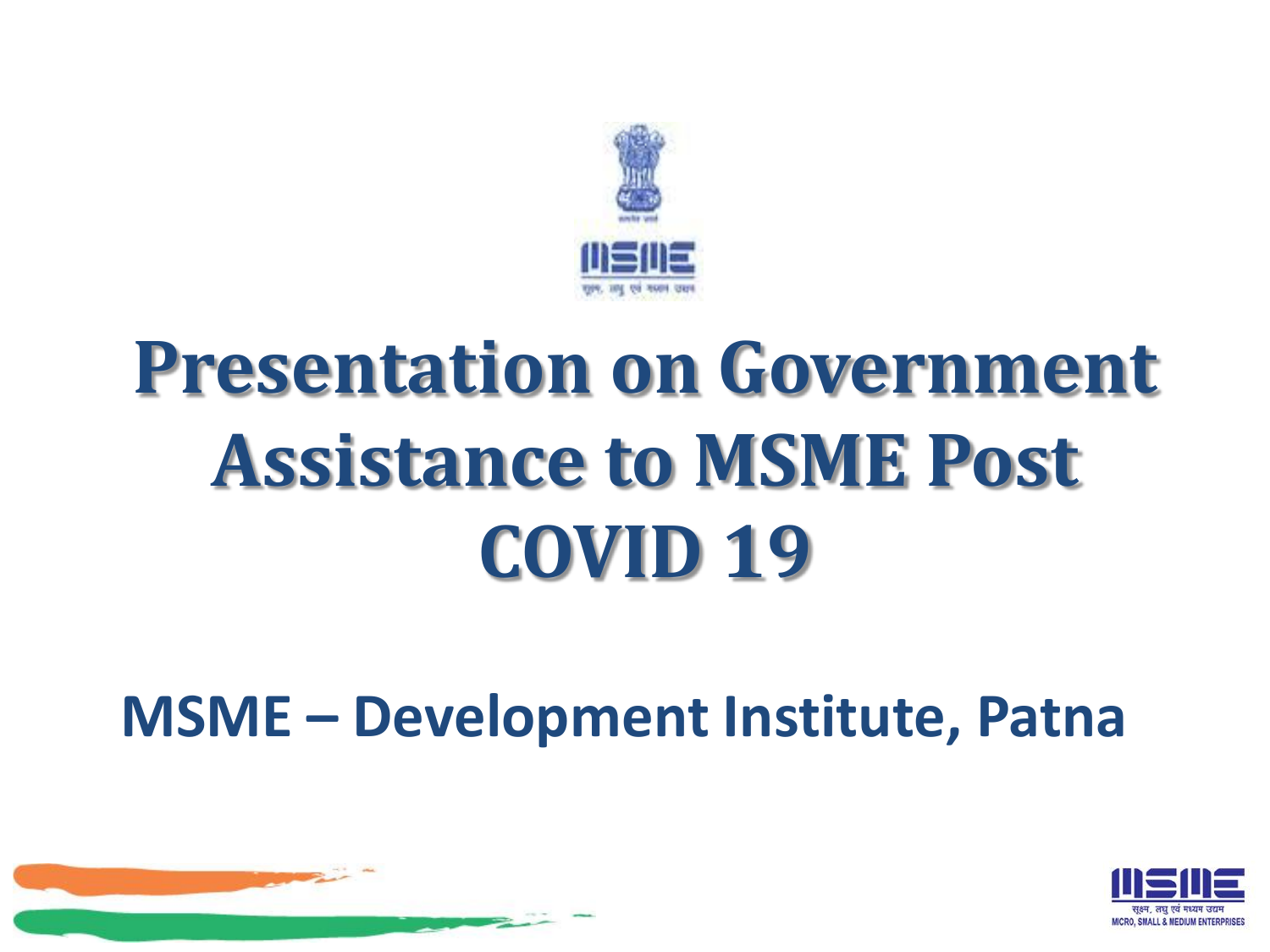# **Assistance Given by Government** New Definition of MSMEs

| <b>Criteria</b>                               | <b>Investment in Plant &amp; Machinery or</b><br><b>Equipment And Annual Turnover</b> |                                                          |                                                                                     |
|-----------------------------------------------|---------------------------------------------------------------------------------------|----------------------------------------------------------|-------------------------------------------------------------------------------------|
| <b>Activity</b>                               | <b>Micro</b>                                                                          | <b>Small</b>                                             | <b>Medium</b>                                                                       |
| <b>Manufacturing</b><br><b>&amp; Services</b> | Investment <rs.1 cr.<br="">and<br/>Turnover <math>\le</math> Rs.5 cr.</rs.1>          | Investment< Rs. 10<br>Cr.<br>and<br>Turnover < Rs.50 cr. | Investment <rs. 50="" cr.<br="">and<br/>Turnover <math>&lt;</math> Rs.250 cr.</rs.> |



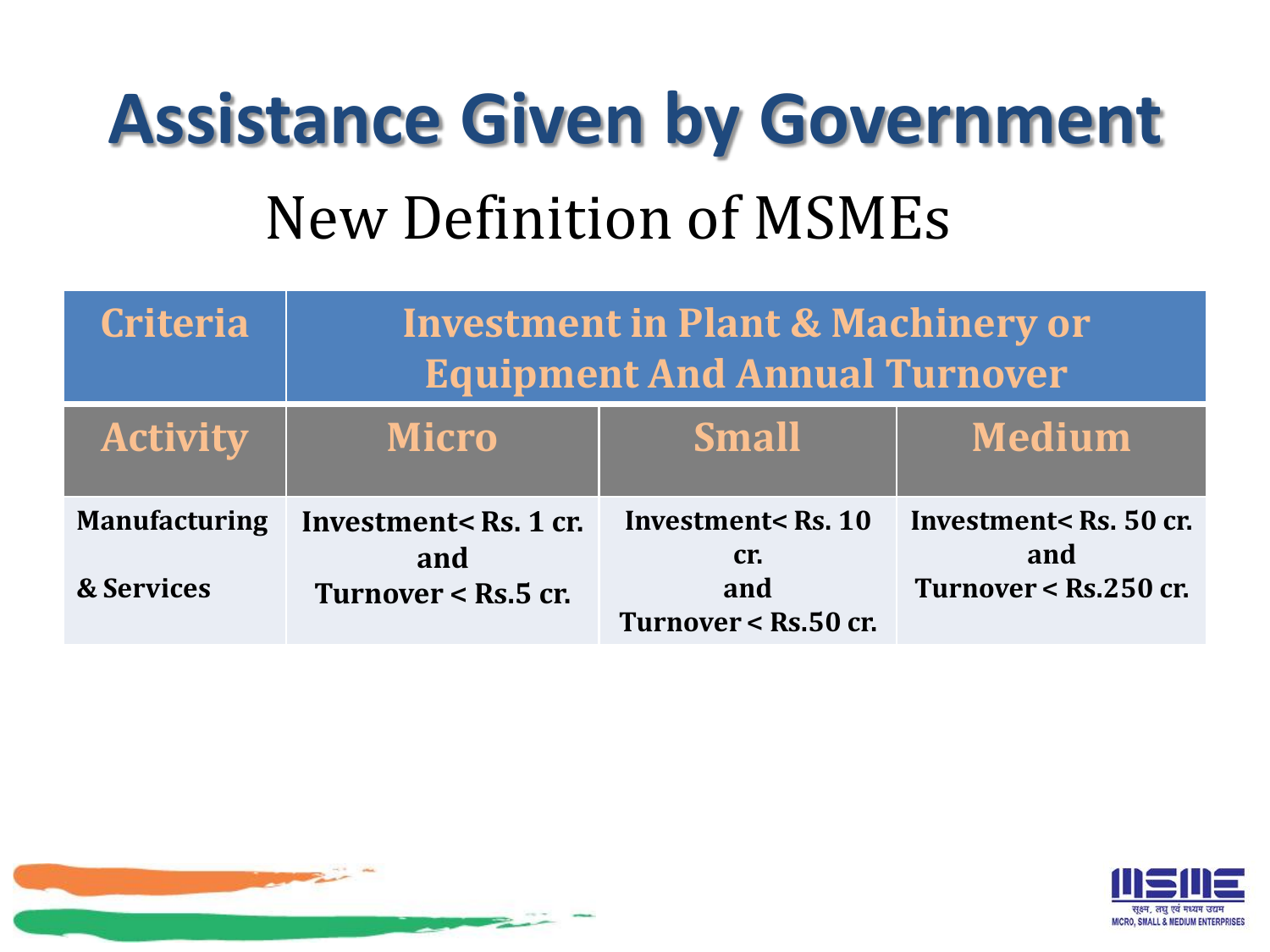#### **Rs 3 lakh crores Collateral-free Automatic Loans for Businesses, including MSMEs**

 $\triangleright$  Borrowers with up to Rs. 25 crore outstanding and Rs. 100 crore turnover eligible

- $\triangleright$  Loans to have 4 year tenor with moratorium of 12 months on Principal repayment
- $\triangleright$  Interest to be capped
- 100% credit guarantee cover to Banks and NBFCs on principal
- $\triangleright$  Scheme can be availed till 31st Oct 2020
- $\triangleright$  No guarantee fee, no fresh collateral

 $\geq 45$  lakh units can resume business activity and safeguard jobs

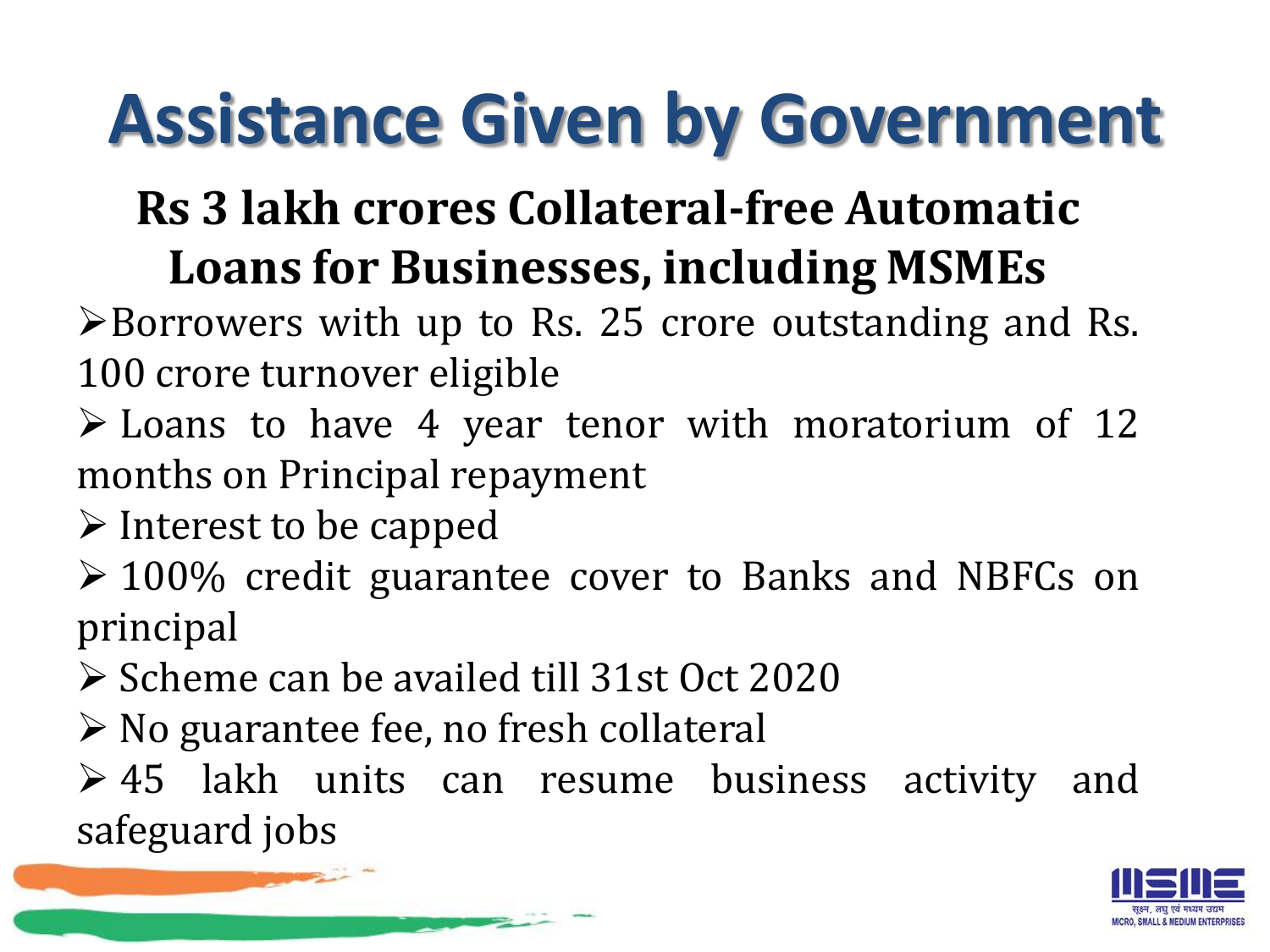#### **Subordinate Debt Scheme for Stressed MSMEs**

Equity support to Stressed MSMEs

Provision of Rs. 20,000 Cr as subordinate debt likely to benefit 2 lakh MSMEs

GOI will provide guarantee coverage of upto 85% for loans upto Rs 5 Lakhs and 75% for loans beyond Rs 5 Lakhs to raise funds from Financial Institutions

Functioning MSMEs which are NPA or are stressed will be eligible. Promoter of such unit can apply

 $\triangleright$  Promoter of MSMEs meeting the eligibility criteria may approach scheduled Commercial Bank to avail benefit under the scheme

 $\triangleright$  Promoters of the MSME will be given debt by banks, which will then be infused by promoter as equity in the Unit



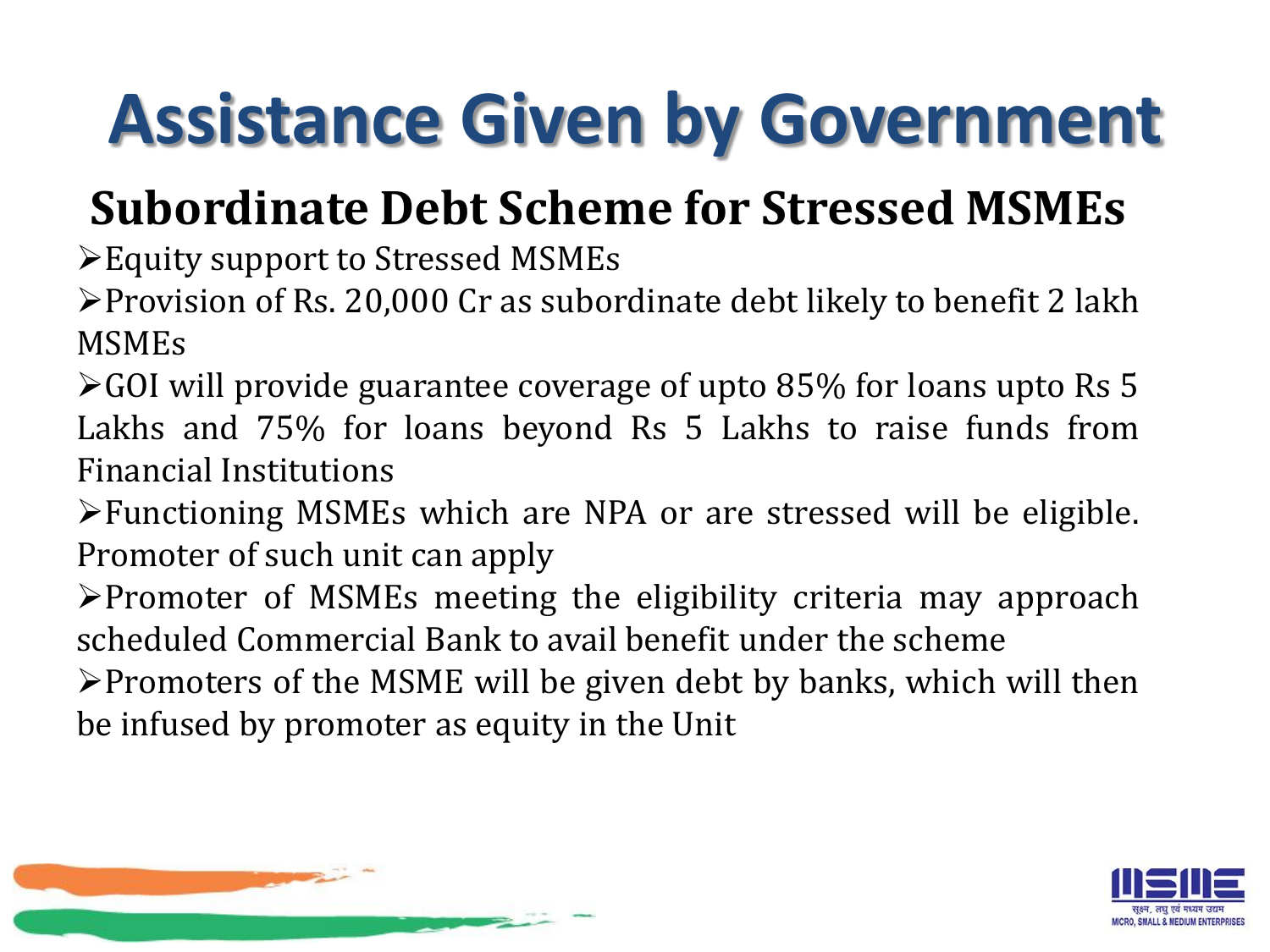#### **Equity infusion for MSMEs through Fund of Funds**

MSMEs face severe shortage of Equity.

Will provide equity funding for MSMEs with growth potential and viability.

 $\triangleright$  GoI will support VC/PE firms in investing in commercially viable MSMEs in meeting their growth requirements. The proposed fund of funds will encourage private sector investments in the MSME Sector and leverage Rs 50,000 Crore.

- Fund of funds aims to achieve private funding leverage through the use of professional fund managers with access to funding and strategic performance oversight.
- FoF will be operated through a Mother Fund and few daughter funds Will help to expand MSME size as well as capacity.
- Will encourage MSMEs to get listed on main board of Stock Exchanges.

All MSMEs are eligible and may apply through Investor Funds on boarded and registered with proposed fund of funds.

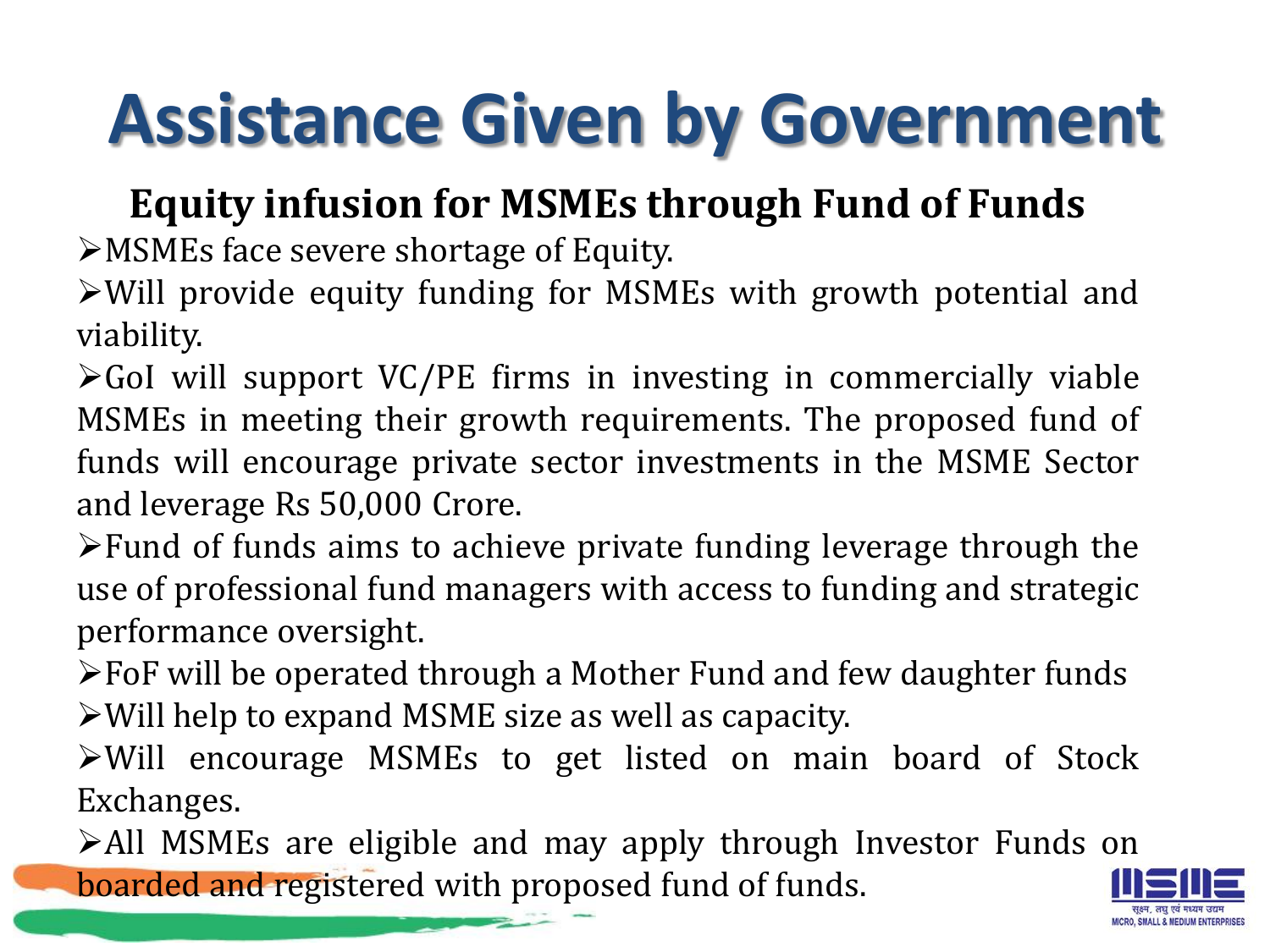#### **Global tenders disallowed upto Rs 200 Crores**

- $\blacktriangleright$ Indian MSMEs and other companies have often faced unfair competition from foreign companies.
- Therefore, Global tenders will be disallowed in Government procurement tenders upto Rs 200 crores
- Necessary amendments of General Financial Rules has been made
- This will be a step towards Self-Reliant India and support Make in India
- This will also help MSMEs to increase their business.



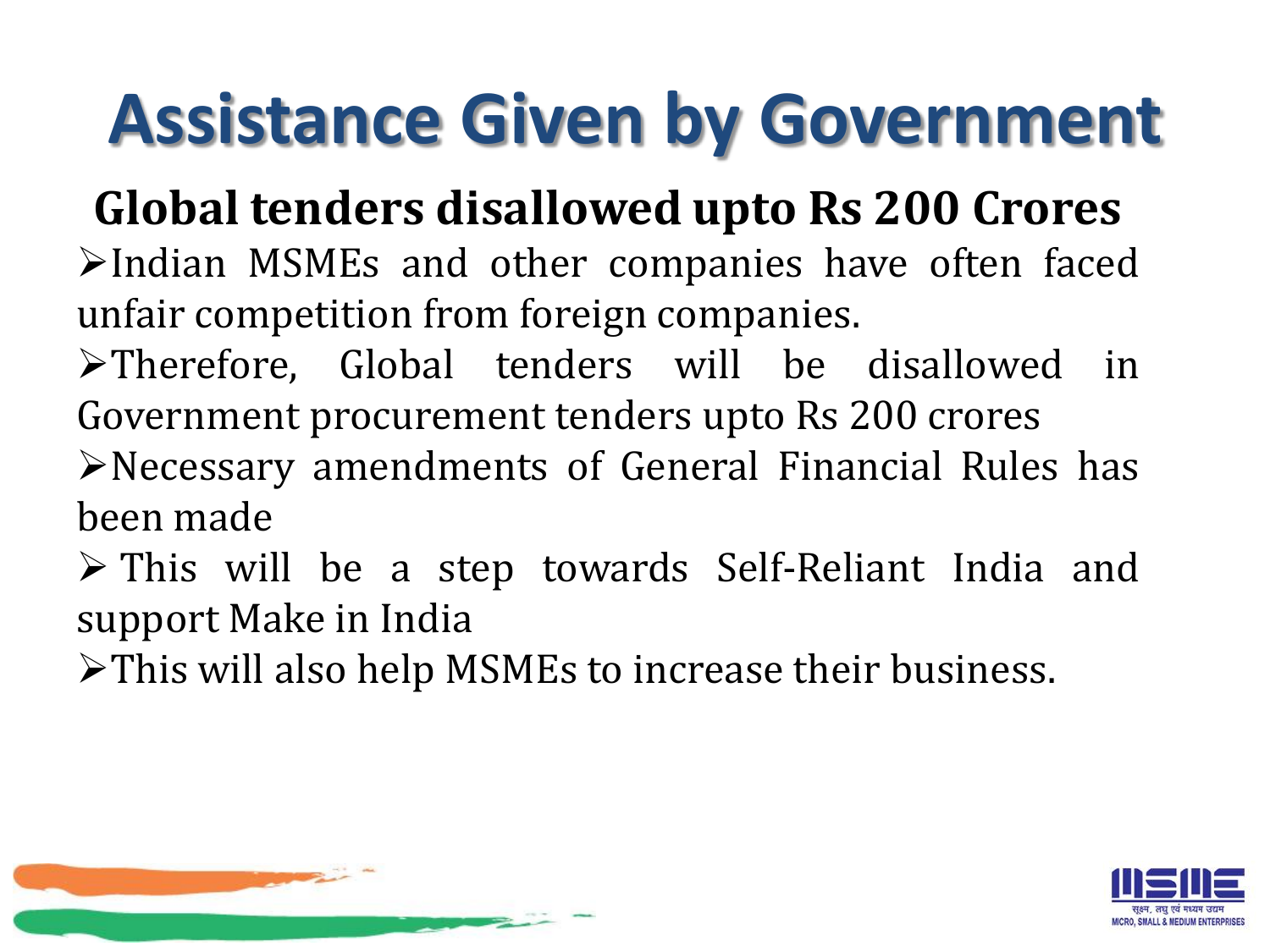#### **EPF contribution reduced for Business & Workers for 3 months- Rs 6750 crores Liquidity Support**

Businesses need support to ramp up production over the next quarter.

 $\blacktriangleright$ It is necessary to provide more take home salary to employees and also to give relief to employers in payment of Provident Fund dues, Therefore, statutory PF contribution of both employer and employee will be reduced to 10% each from existing 12% each for all establishments covered by EPFO for next 3 months.

CPSEs and State PSUs will however continue to contribute 12% as employer contribution.

 $\triangleright$ This scheme will be applicable for workers who are not eligible for 24% EPF support under PM Garib Kalyan Package and its extension.

This will provide relief to about 6.5 lakh establishments covered under EPFO and about 4.3 crore such employees.

This will provide liquidity of Rs 6750 Crore to employers and employees over 3 months.



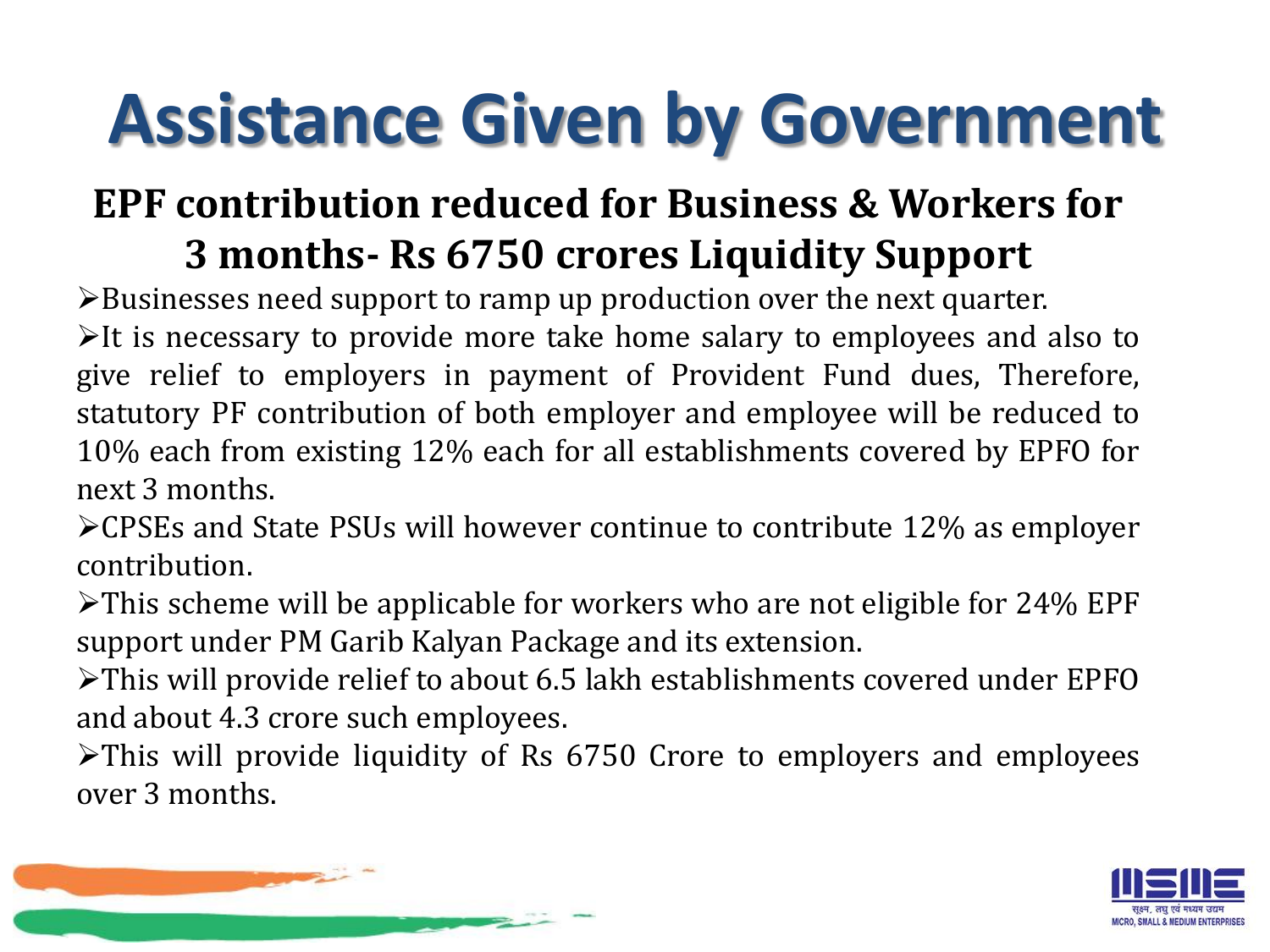#### **Ease of Doing Business through Insolvency & Bankruptcy Code Measures**

Minimum threshold to initiate insolvency proceedings raised to Rs 1 Crore (From Rs 1 Lakh, which largely insulate MSMEs).

Special Insolvency Resolution Framework for MSMEs under Section 240A of the Code to be notified

Suspension of fresh intiation of insolvency proceedings upto one year depending upon the Pandemic Situation

Empowering Central Government to exclude COVID 19 related debt from the definition of "default" under the code for the purpose of triggering insolvency proceedings

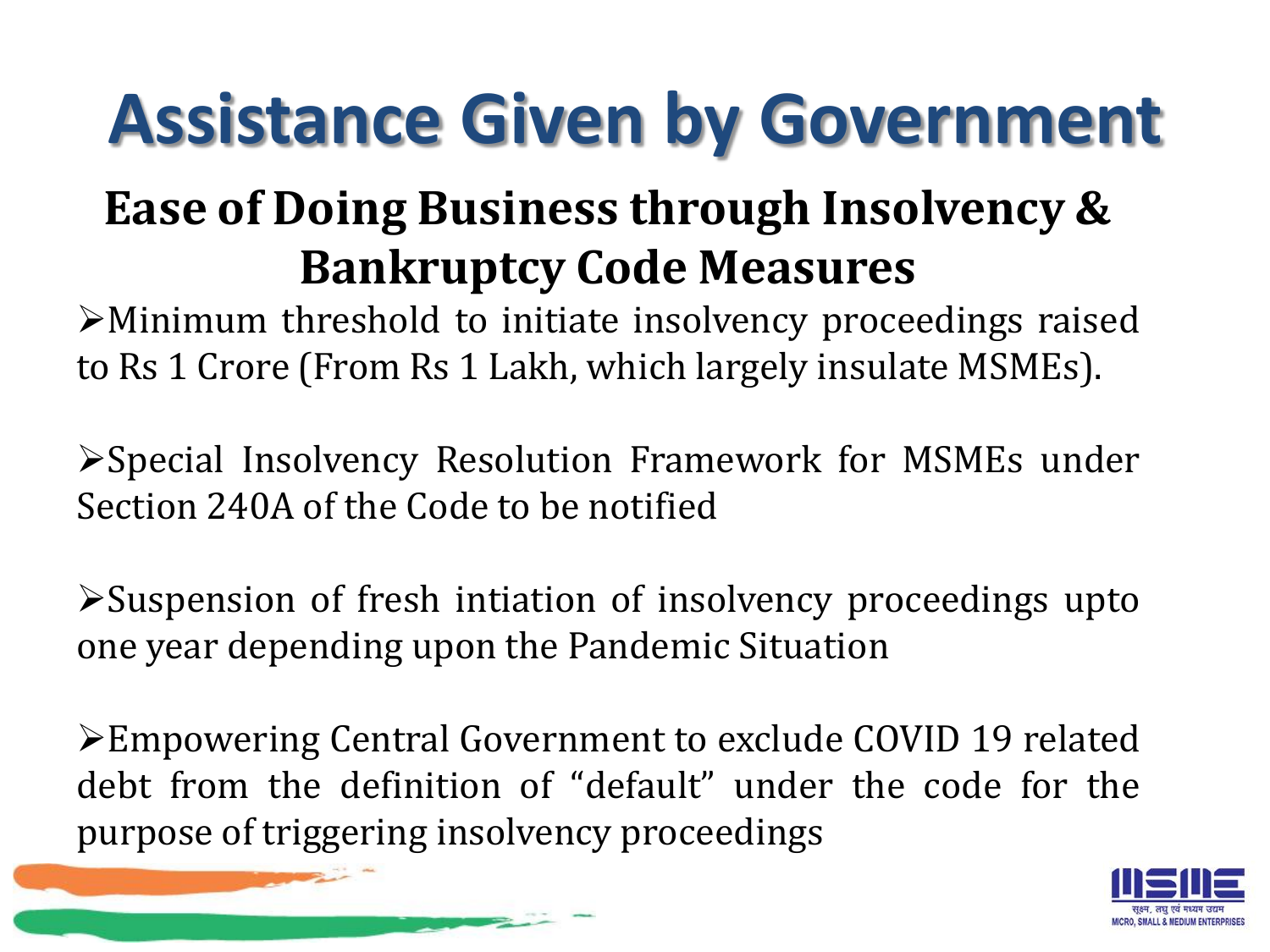#### **Assistance Given by Government Other interventions for MSMEs**

MSMEs currently face problems of marketing and liquidity due to COVID.

 $\blacktriangleright$  e-market linkage for MSMEs to be promoted to act as a replacement for trade fairs and exhibitions.

Fintech will be used to enhance transaction based lending using the data generated by the e-marketplace.

Government has been continuously monitoring settlement of dues to MSME vendors from Government and Central Public Sector Undertakings.

MSME receivables from Gov and CPSEs to be released in 45 days



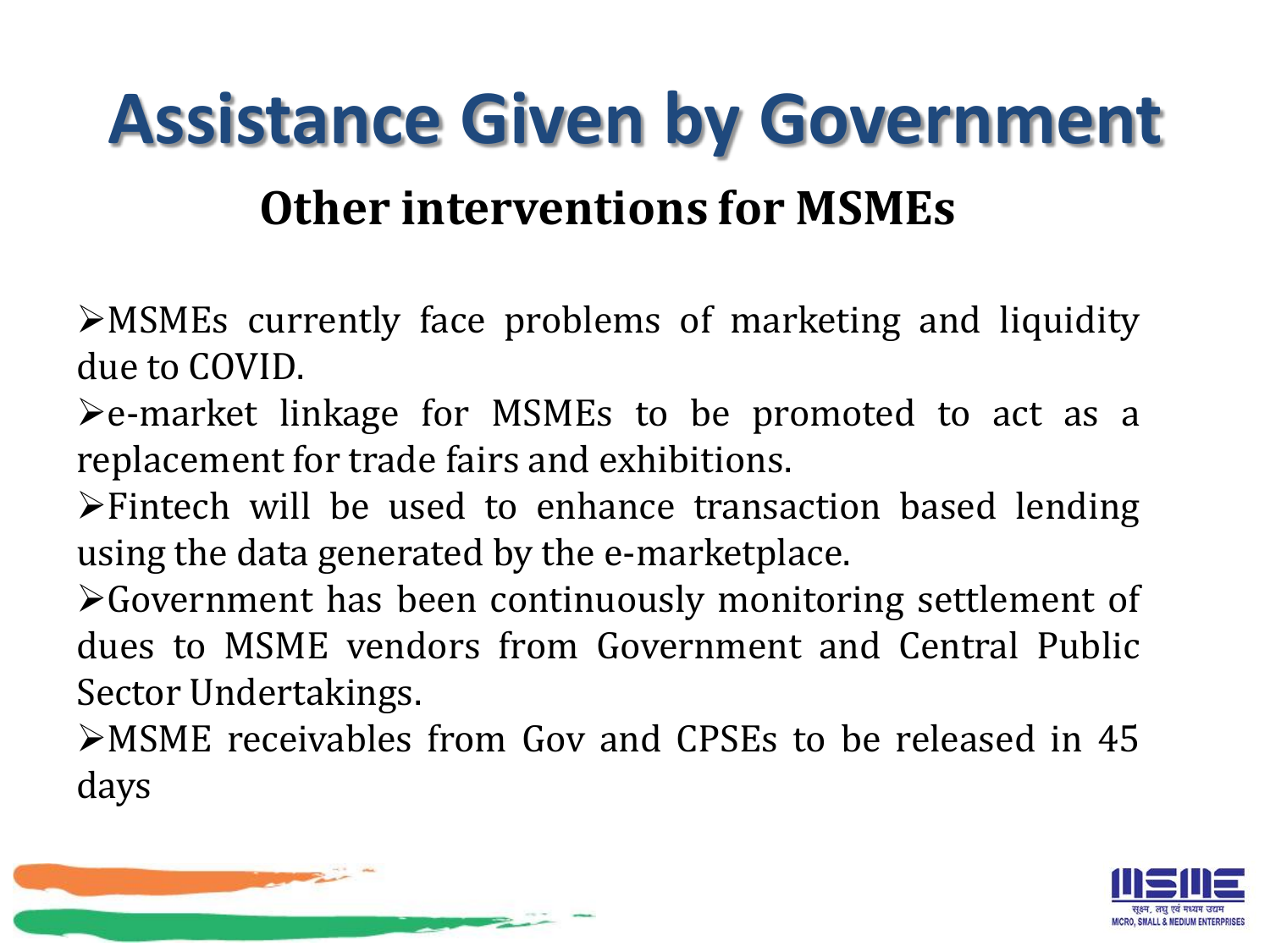•Building and Construction Workers Welfare Fund allowed to be used to provide relief to workers. 24% of monthly wages to be credited into their PF accounts for next three months for wageearners below Rs 15,000 p.m. in businesses having less than 100 workers.

•Five crore workers registered under Employee Provident Fund EPF to get non-refundable advance of 75% of the amount or three months of the wages, whichever is lower, from their accounts.

•Limit of collateral free lending to be increased from Rs 10 to Rs 20 lakhs for Women Self Help Groups supporting 6.85 crore households.

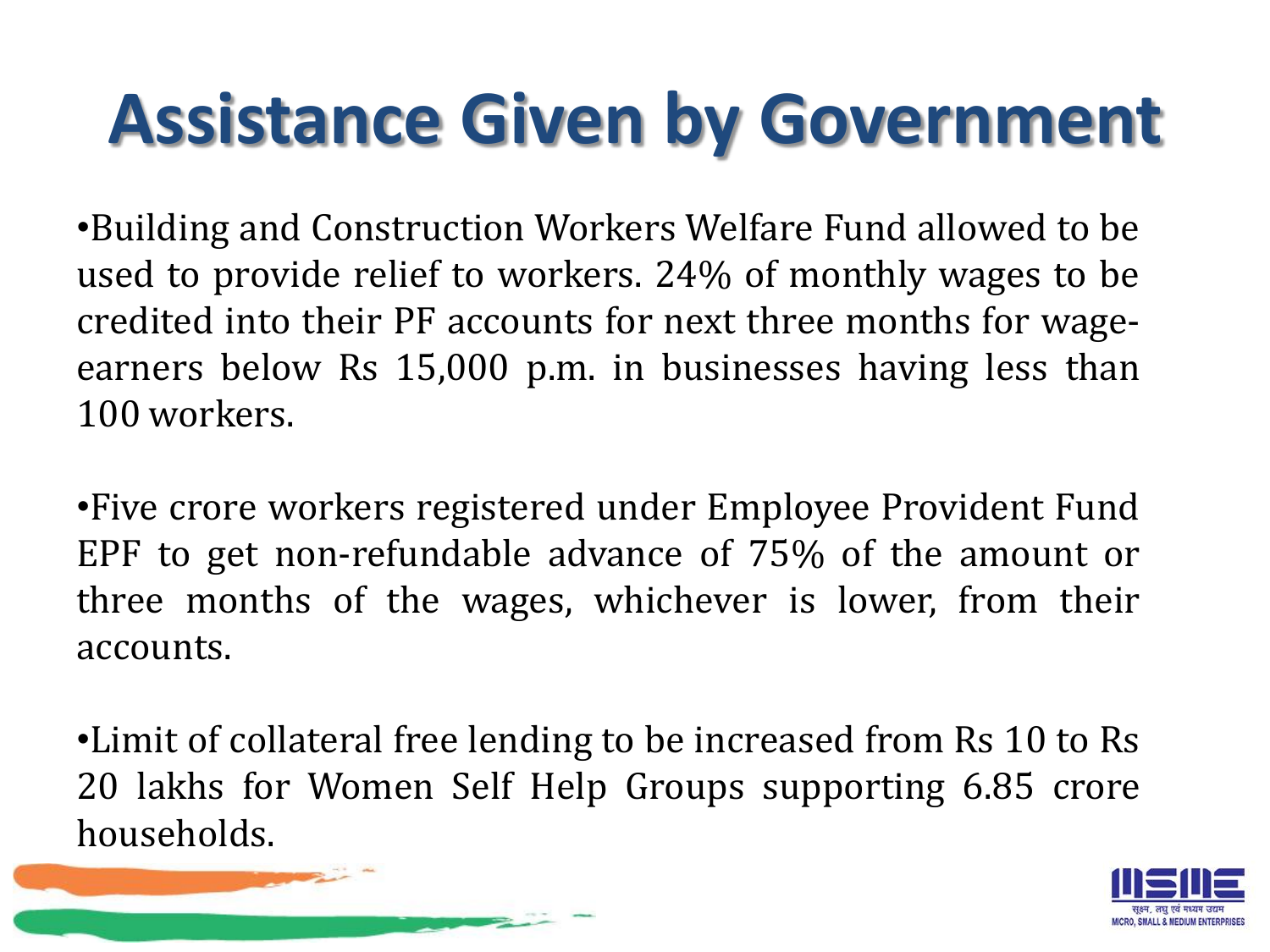#### **Assistance Given by Government in Regulatory Compliances**

• All pending refunds to charitable trusts and non-corporate businesses & professions including proprietorship, partnership, LLP and Co-operatives shall be issued immediately.

• Issued all the pending income-tax refunds up to Rs 5 lakh, immediately benefiting around 14 lakh taxpayers

• Due date of all income-tax return for FY 2019-20 will be extended from 31st July, 2020 & 31st October, 2020 to 30th November, 2020 and Tax audit from 30th September, 2020 to 31st October,2020.

•Reduction in Rates of 'Tax Deduction at Source' and 'Tax Collected at Source" by 25% for the remaining period of FY 20-21 and Due Dates for various tax related compliances extended - will benefit all businesses

- •Extended filing GST returns to end of June 2020
- 24\*7 custom clearance till 30th June, 2020

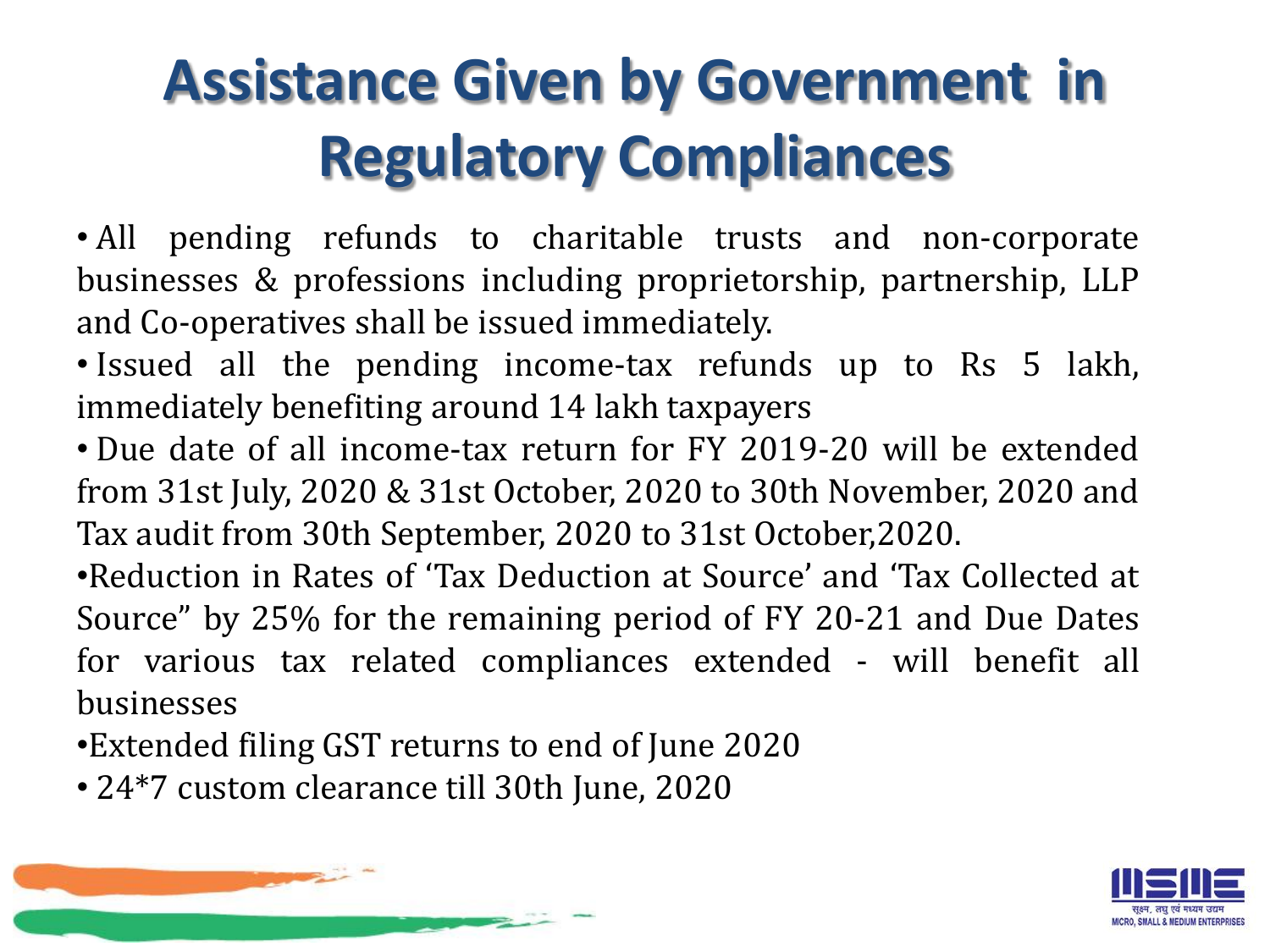### **Assistance Given by RBI**

• Relaxation for 3 months for debit cardholders to withdraw cash free from any ATMs, etc .

•Reduction of Cash Reserve Ratio (CRR) has resulted in liquidity enhancement of Rs 1,37,000 crores.

•Increased the banks' limit for borrowing overnight under the marginal standing facility (MSF), allowing the banking system to avail an additional Rs 1,37,000 crore of liquidity at the reduced MSF rate.

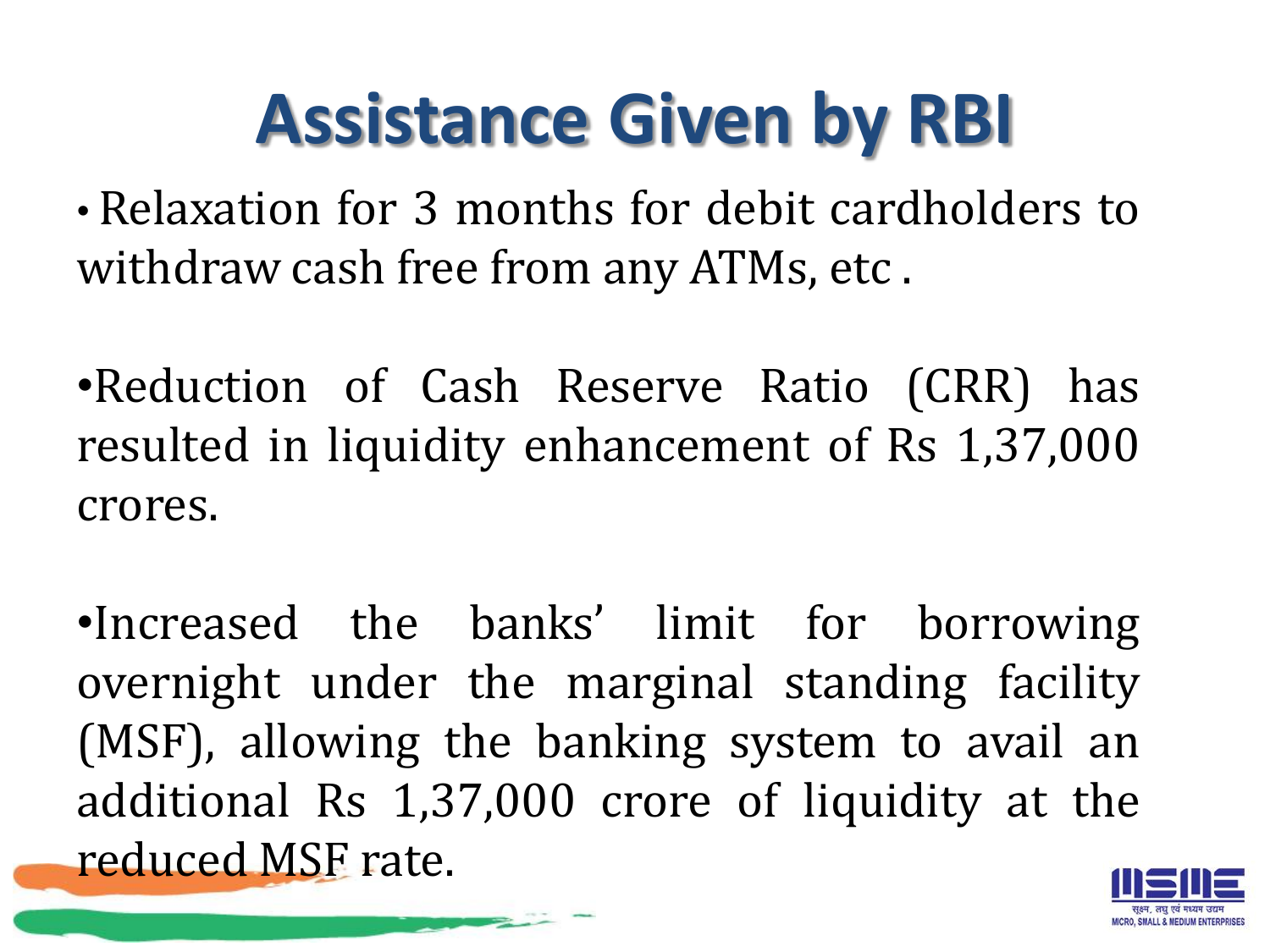## **Assistance Given by RBI**

• Moratorium on Loan EMI – Term Loans and Working Capital Facilities from March 1, 2020 to August, 31, 2020.

•In respect of working capital facilities sanctioned in the form of CC/OD to borrowers facing stress on account of the economic fallout of the pandemic, lending institutions may, as a onetime measure, recalculate the 'drawing power' by reducing the margins till August 31, 2020.